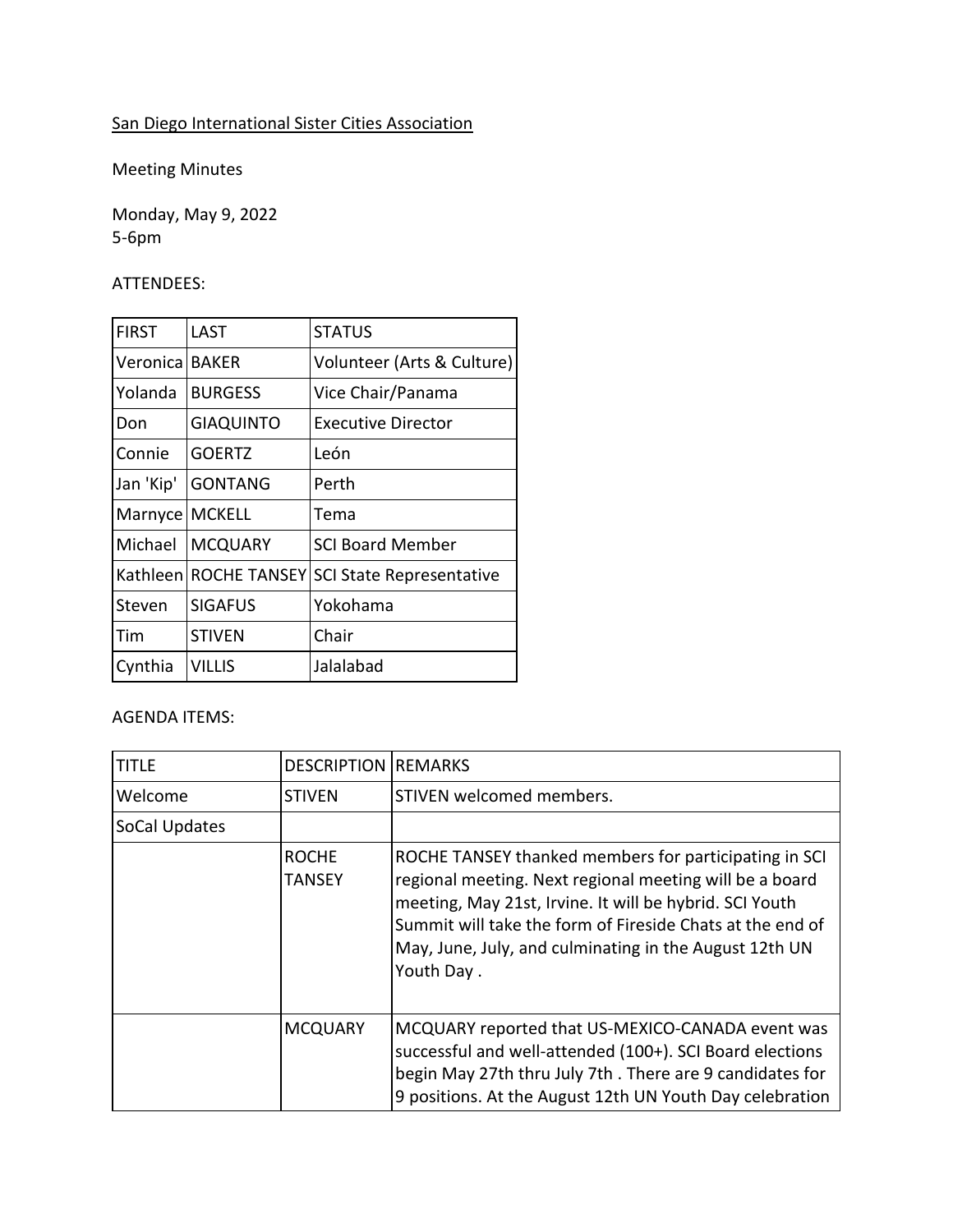|                                            |                  | the Youth Artisan/Author Showcase winners will be<br>announced. Summer Leadership Conference will be held<br>July 6th-8th and will also be hybrid. San Diego Mayors<br>Summit will be held September 28-October 1st.                                                                                                                                                                                                                                                                                                                                                                                                                                                                                    |
|--------------------------------------------|------------------|---------------------------------------------------------------------------------------------------------------------------------------------------------------------------------------------------------------------------------------------------------------------------------------------------------------------------------------------------------------------------------------------------------------------------------------------------------------------------------------------------------------------------------------------------------------------------------------------------------------------------------------------------------------------------------------------------------|
| <b>Action Items</b>                        |                  |                                                                                                                                                                                                                                                                                                                                                                                                                                                                                                                                                                                                                                                                                                         |
| Approval of February<br><b>Minutes</b>     |                  | GIAQUINTO screenshared April minutes. STIVEN<br>entertained vote to approve April minutes . Unanimous<br>approval.                                                                                                                                                                                                                                                                                                                                                                                                                                                                                                                                                                                      |
| Review of Special<br>Meeting               | <b>PETTERSON</b> | Continued to next meeting.                                                                                                                                                                                                                                                                                                                                                                                                                                                                                                                                                                                                                                                                              |
| Discussion of 2022<br><b>Meeting Dates</b> | <b>GIAQUINTO</b> | GIAQUINTO introduced Veronica BAKER, who has agreed<br>to assist with arts and culture. GIAQUINTO shared<br>proposed calendar. Also proposed Serra Mesa Library<br>Conference Room as a centralized in-person meeting<br>place. STIVEN asked whether a vote was necessary.<br>GIAQUINTO clarified that his bringing up the possible<br>location was for discussion only. MCKELL noted her<br>birthday typically falls during the Annual Meeting<br>weekend of September 13th and that she may not be<br>able to attend. STIVEN noted the following weekend is his<br>birthday. SIGAFUS noted October 10th doesn't work for<br>him. GONTANG noted that individual absences are<br>sometimes unavoidable. |
| Treasurer's Report                         | <b>BURGESS</b>   | BURGESS noted that SANDISCA had been out of<br>compliance when she joined, but was now in compliance.<br>Described work completed to bring into compliance. She<br>has collated everything in a 3-ring binder. GOERTZ asked<br>if insurance allocation was a monthly, quarterly, or<br>annual fee. MCKELL asked when the invoices are going<br>out. BURGESS committed to getting back to her with<br>additional information. STIVEN entertained motion to<br>approve. Motion: GOERTZ. Second: GONTANG.<br>Unanimous approval.                                                                                                                                                                           |
| <b>Discussion Items</b>                    |                  |                                                                                                                                                                                                                                                                                                                                                                                                                                                                                                                                                                                                                                                                                                         |
| <b>Balboa Cup Updates</b>                  | <b>STIVEN</b>    | STIVEN explained that Balboa Yvette Casillas has assumed<br>responsibility on the Mexican side for coordinating SD-<br>Tijuana tournament. Planning meeting on May 17th in<br>Tijuana.                                                                                                                                                                                                                                                                                                                                                                                                                                                                                                                  |
| Masaii Shoe Drive<br>Update                | <b>CENSOTTI</b>  | STIVEN said Masaii Shoe Drive is ongoing. CIF track and<br>field tournaments will have donation bins so that student<br>runners can donate at the end of their season.                                                                                                                                                                                                                                                                                                                                                                                                                                                                                                                                  |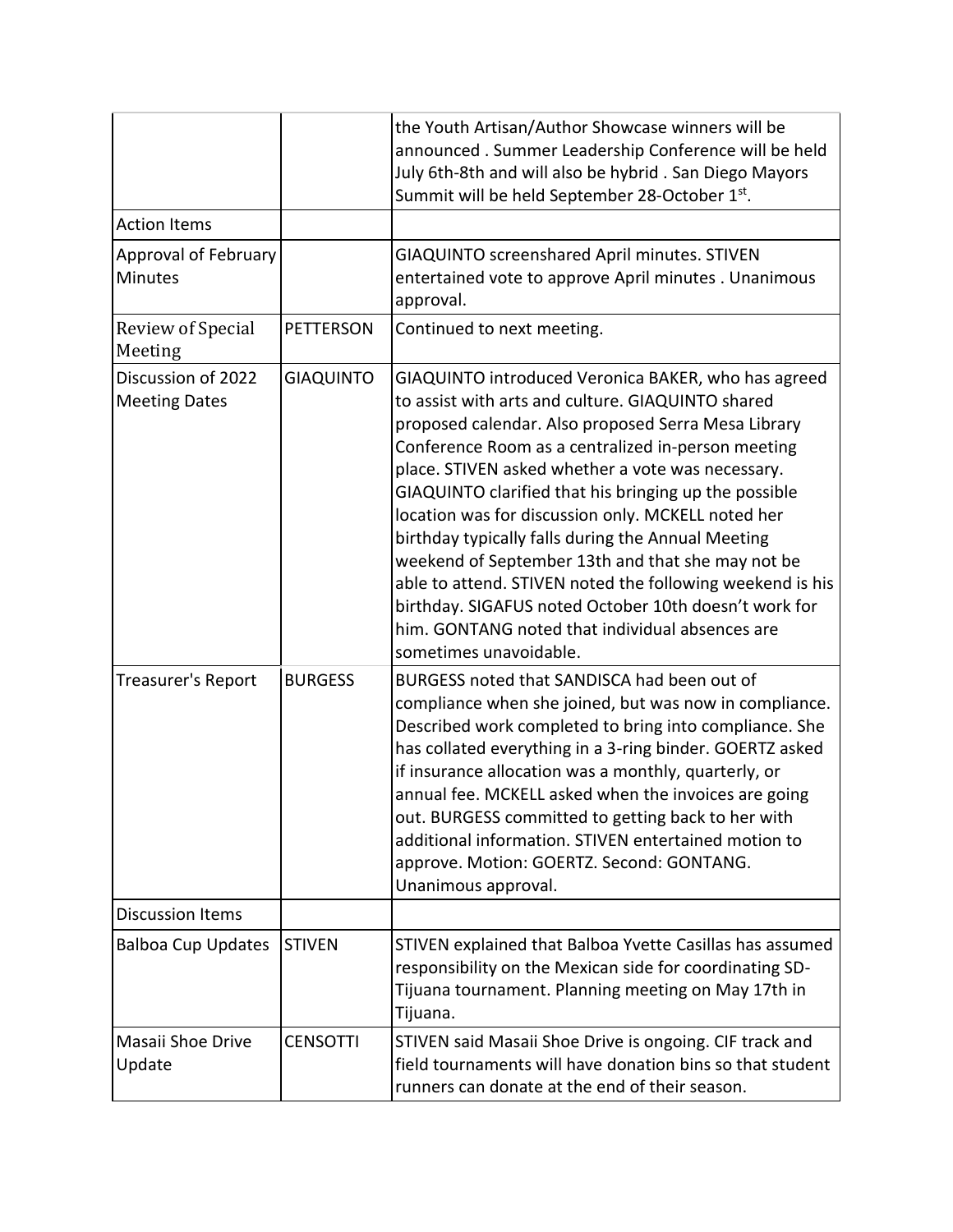|                                                          |                  | Massachusetts National Guard have committed to air<br>delivering shipment of shoes to Kenya. GIAQUINTA and<br>STIVEN noted that multiple cities are assisting, including<br>Long Beach. MCQUARY reported that Santa Barbara is<br>interested in assisting with shoes and water purification.<br>Collections are currently at 7,000 of the 21,000 target.<br>GIAQUINTO reported that we are currently working on<br>getting computers to a school in Baja, but that any<br>remainder can be sent to Tema. GIAQUINTO asked for<br>additional clarification about Balboa Cup. STIVEN<br>reviewed history of current effort. Clarified that Cup is<br>essentially moving forward between SD and TJ without<br>him. |
|----------------------------------------------------------|------------------|----------------------------------------------------------------------------------------------------------------------------------------------------------------------------------------------------------------------------------------------------------------------------------------------------------------------------------------------------------------------------------------------------------------------------------------------------------------------------------------------------------------------------------------------------------------------------------------------------------------------------------------------------------------------------------------------------------------|
| June 3rd Doyle<br><b>Elementary Cultural</b><br>Festival | <b>GIAQUINTO</b> | GIAQUINTO announced June 3rd Doyle Elementary<br>Cultural Festival. 2:15-3:15pm there will be a school open<br>house. The Festival will begin immediately after and<br>continue until 4:30pm. SANDISCA booth will be there. He<br>encouraged additional Sister City booths.                                                                                                                                                                                                                                                                                                                                                                                                                                    |
| Committee updates                                        |                  |                                                                                                                                                                                                                                                                                                                                                                                                                                                                                                                                                                                                                                                                                                                |
| <b>Friendship Cities</b>                                 |                  | MCQUARY reported the Ireland membership process is<br>on pause currently due to Northern Ireland elections.<br>Derry, Northern Ireland, and Letterkenny, Donegal, will<br>be a very exciting 3-city partnership.                                                                                                                                                                                                                                                                                                                                                                                                                                                                                               |
| U.S. Mexico SCI<br>Mayor's Summit                        | <b>MCQUARY</b>   | MCQUARY noted that Mayor's Summit El Paso-<br>Guadalajara organizer is assisting in the planning of San<br>Diego Summit. Committee is currently constituting 5<br>subcommittees. 170 mayors will be invited. It will be held<br>September 28-October 1st. Location possibly at USD.<br>Tijuana events will take place in the Tijuana Cultural<br>Center. ROCHE-TANSEY reported that the City of San<br>Diego is motivated to include Barrio Logan, potentially<br>holding events at Bread and Salt.                                                                                                                                                                                                            |
| Non-Agenda<br>comment/Society<br>Updates                 |                  | ROCHE-TANSEY recommended that all SANDISCA<br>members register with SCI to receive weekly notifications.<br>BURGESS said that we're on standby for the Summit of<br>Americas and that President Biden and other presidents<br>may visit Balboa Park.<br>GONTANG reiterated GOERTZ's question about insurance.<br>BURGESS described policy and opportunities for reducing<br>\$2,400 annual budget. Asked for Sister City programs to<br>identify programs that are no longer active in order to<br>suspend coverage for them. VILLIS announced \$2,000                                                                                                                                                         |